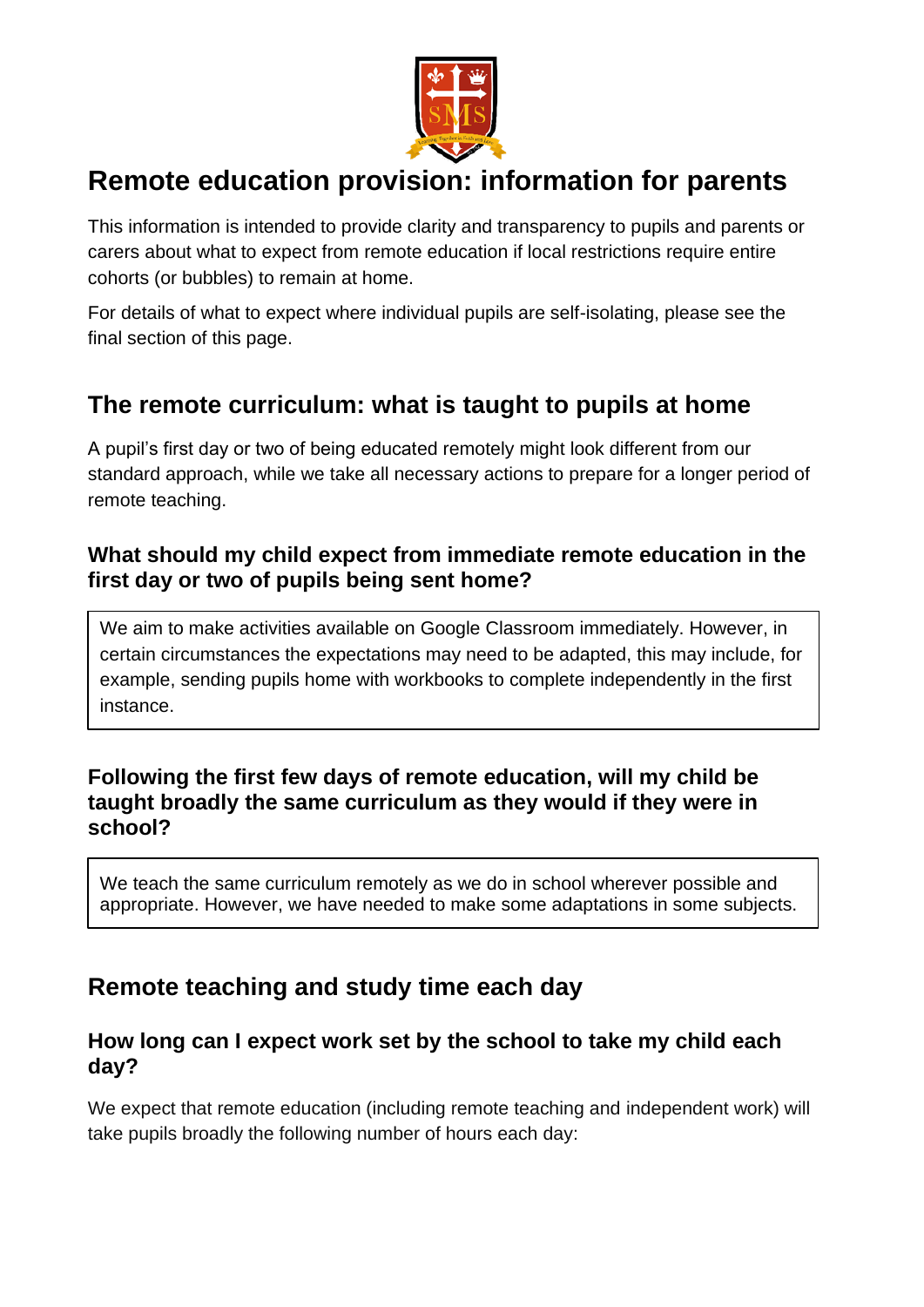| Primary school-aged pupils | • Key Stage 1: 3 hours a day on average<br>across the cohort, with less for younger<br>children |
|----------------------------|-------------------------------------------------------------------------------------------------|
|                            | • Key Stage 2: 4 hours a day                                                                    |

## **Accessing remote education**

### **How will my child access any online remote education you are providing?**

- Daily learning tasks provided by class teacher through Google Classroom or class email system.
- Access to teacher support during the day though Google Classroom or dedicated teacher email address and opportunity to email in work for feedback.

## **If my child does not have digital or online access at home, how will you support them to access remote education?**

We recognise that some pupils may not have suitable online access at home. We take the following approaches to support those pupils to access remote education:

- We have a small number of devices, which are available for loan for remote learning. We will issue or lend laptops or tablets to pupils based on a number of criteria. Parents or carers can find more information by contacting the school office.
- For those who do not have access to Google Classroom and other online resources, we shall provide paper copies and these will be available for collection as and when required. Parents must inform their class teacher of their need for alternative resources, and a list kept by class teachers of who needs these paper resources.
- Pupils can submit work to their teachers on their return to school if they do not have online access.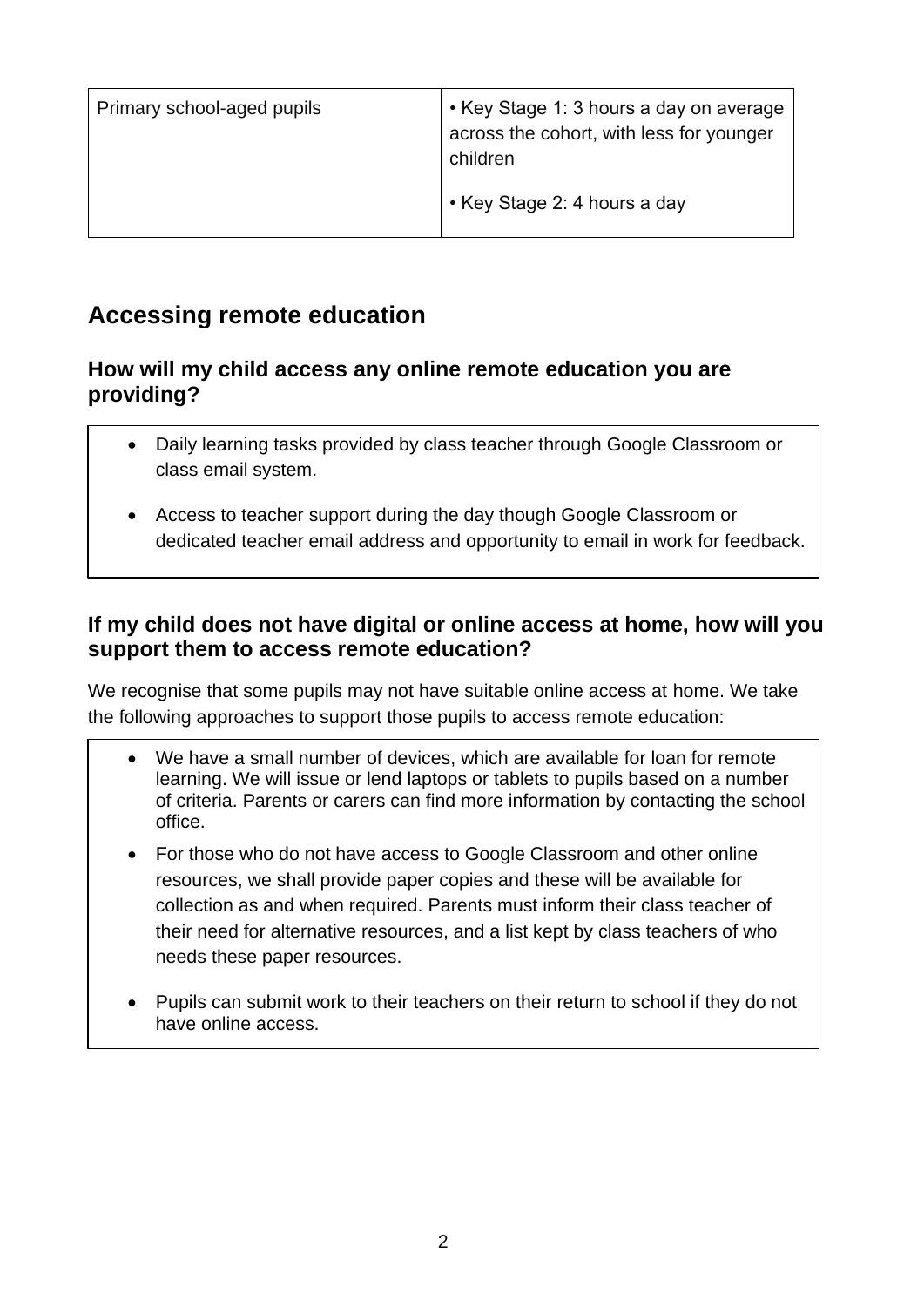## **How will my child be taught remotely?**

We use a combination of the following approaches to teach pupils remotely:

- Teachers will provide carefully sequenced curriculum learning which is linked to our curriculum expectations.
- Teachers will provide a weekly timetable of learning. This is a guideline only and we are mindful of different family situations that may necessitate a variation from this timetable.
- Daily lessons will be prepared by teachers and uploaded to Google Classroom to go live at 9am, ready for the day's learning. This will include a recorded video explaining the learning as well as other resources such as Oak Academy, to enable children to complete learning tasks. All resources will mirror the modelling and instruction delivery that would happen in class for mainstream lessons.
- The tasks will be added to each Google Classroom page by the class teacher.
- Each day work will consist of an English and Maths lesson with at least one other subject, to be spread over the week. This will include: RE, Science, Topic (Geography/History/ Computing/ Art and Design Technology), Music, French and P.E.
- Regular Google Meets will take place (at least twice weekly). This will serve as both an introduction to the learning and an opportunity for social interaction with peers and teachers. A staggered timetable for this will be established (if required) in order to meet the needs of families with siblings in different classes.

Some examples of remote teaching approaches:

- online lessons
- recorded teaching (e.g. Oak National Academy lessons, video/audio recordings made by teachers)
- printed paper packs produced by teachers e.g. workbooks, worksheets (where and when they are needed/requested)
- textbooks and reading books pupils have at home
- commercially available websites supporting the teaching of specific subjects or areas, including video clips or sequences
- long-term project work and/or internet research activities (as per the schools [full opening guidance\)](https://www.gov.uk/government/publications/actions-for-schools-during-the-coronavirus-outbreak/guidance-for-full-opening-schools#res)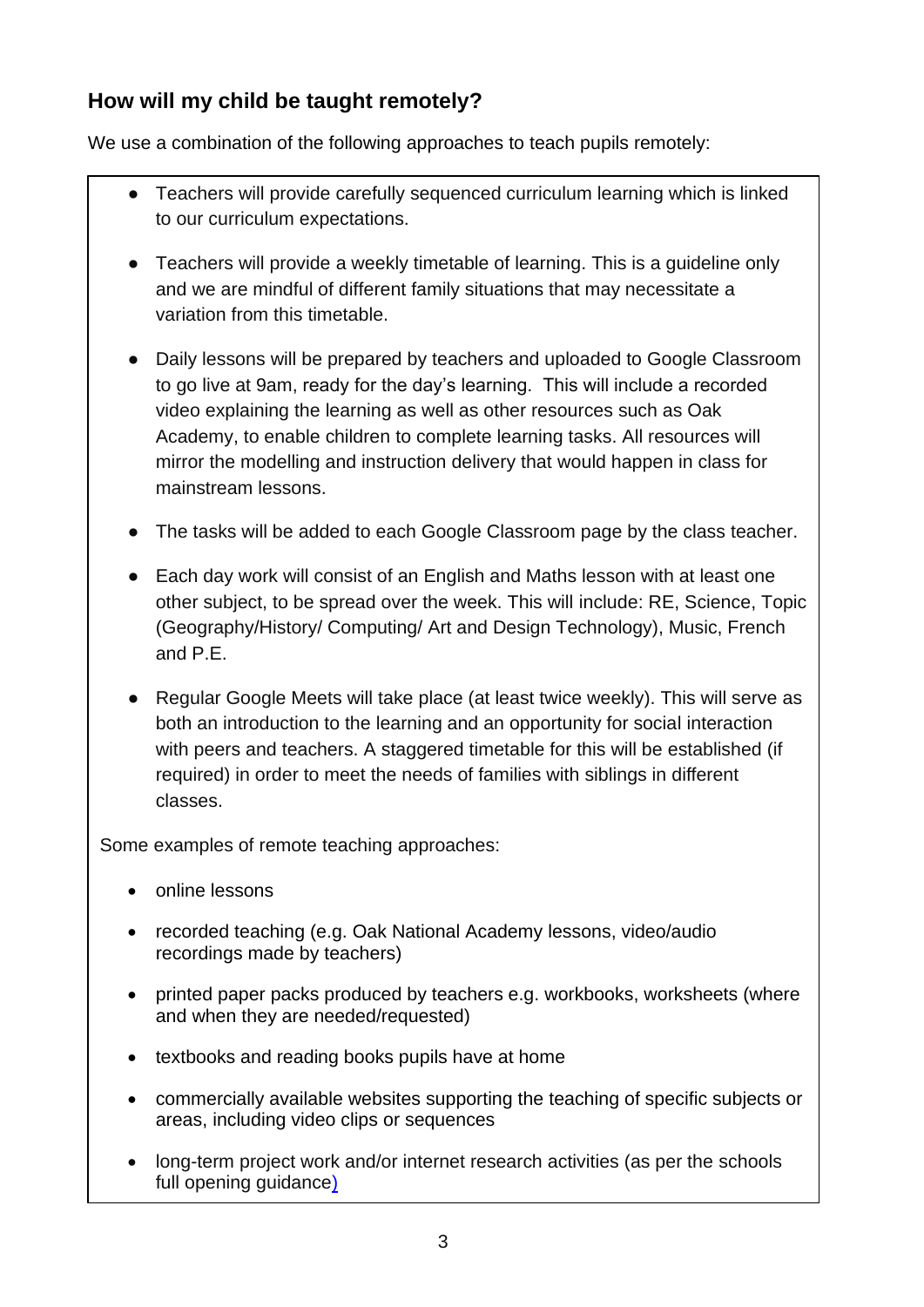## **Engagement and feedback**

### **What are your expectations for my child's engagement and the support that we as parents and carers should provide at home?**

Staff can expect pupils learning remotely to:

- Be contactable during the school day  $-$  although consider they may not always be in front of a device the entire time
- Complete work to the deadline set by teachers
- Seek help if they need it, from teachers or teaching assistants
- Alert teachers if they're not able to complete work

Staff can expect parents with children learning remotely to:

- Make the school aware if their child is sick or otherwise can't complete work
- Seek help from the school if needed

#### **How will you check whether my child is engaging with their work and how will I be informed if there are concerns?**

- Pupils' engagement with remote education will be checked daily
- Completed work from pupils will be accessed on Google Classroom or through communication with parents/carers on the class email system.
- Feedback to be shared with pupils through the platform it was sent.
- Teachers will keep in touch with pupils who aren't in school and their parents through email or telephone communication.
- Teachers are expected to make regular contact, through emails and Google Classroom.
- Teachers should respond to any emails from parents/children within 48 hours.
- If there are any safeguarding of behavioural issues, you may be contacted by a DSL/member of SLT.

## **How will you assess my child's work and progress?**

Feedback can take many forms and may not always mean extensive written comments for individual children. For example, whole-class feedback or quizzes marked automatically via digital platforms are also valid and effective methods, amongst many others. Our approach to feeding back on pupil work is as follows: